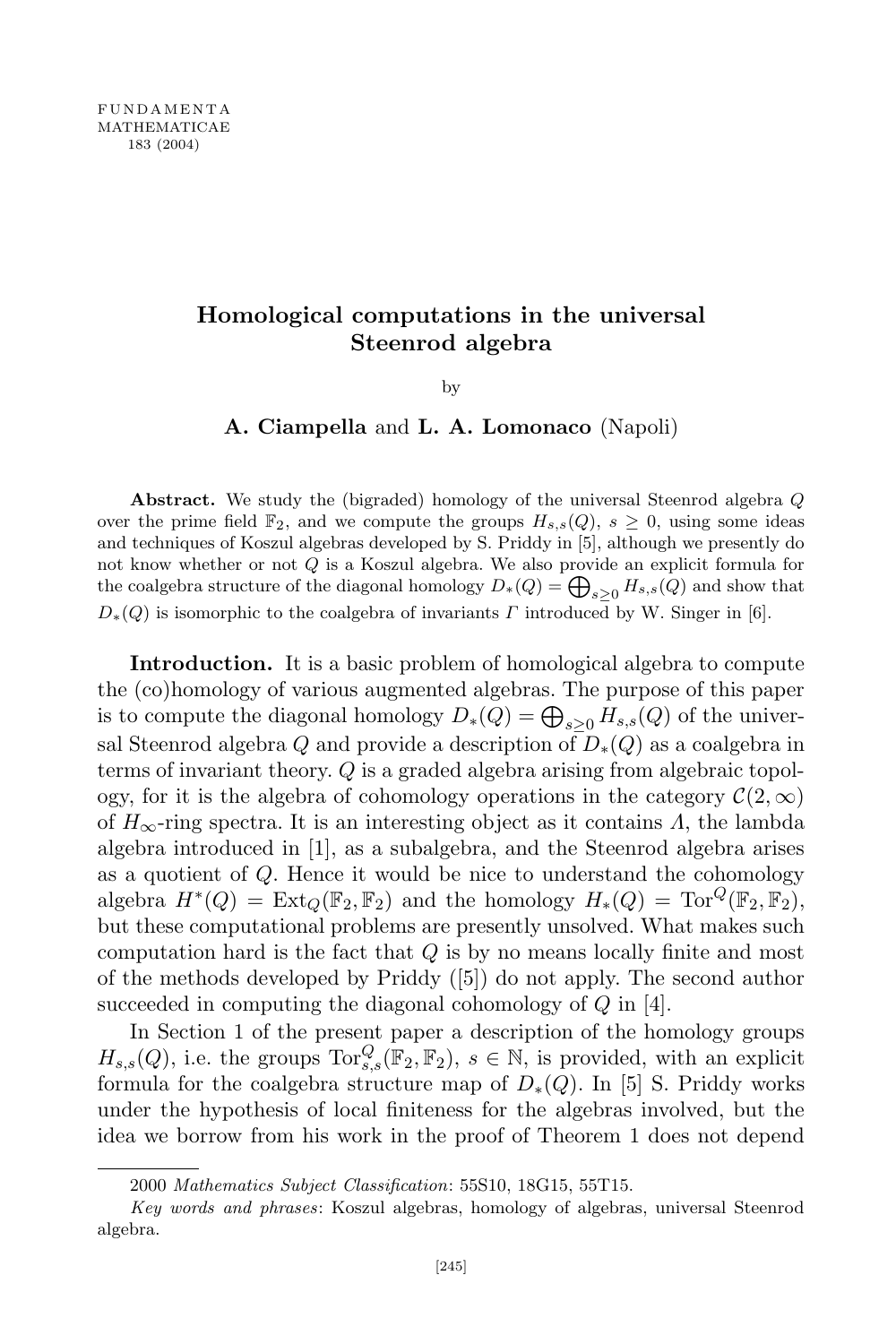on this assumption. On the contrary, this hypothesis is crucial in Theorem 5.3 of [5], hence we cannot apply that result to our case and deduce that  $H_{s,s+h}(Q) = 0$  for  $s, h \in \mathbb{N}$ , although *Q* is a Poincaré–Birkhoff–Witt algebra.

In Section 2 we use the machinery of invariant theory (see e.g. [6]) to show that  $D_{*}(Q)$  is isomorphic, as a coalgebra, to a certain coalgebra of invariants *Γ* introduced by W. Singer in [6].

**1. The diagonal homology of** *Q***.** The universal Steenrod algebra *Q* at  $p = 2$  can be presented as follows:

$$
Q = \left\langle x_k \mid x_{2k-1-n} x_k = \sum_j {n-1-j \choose j} x_{2k-1-j} x_{k-n+j} \right\rangle,
$$

where  $k \in \mathbb{Z}$  and  $n \in \mathbb{N}_0$ . The defining relations of the algebra  $Q$  are known as *generalized Adem relations*, since they are a generalization of the Adem relations for the mod 2 Steenrod algebra. A typical monomial  $x_{i_1} \cdots x_{i_m}$ of Q is said to have *length m* and *total degree*  $i_1 + \cdots + i_m$  (we put  $x_k$  in degree *k*). Such generalized Adem relations are homogeneous with respect to both total degree and length; hence *Q* is a bigraded algebra. For example  $x_k$  has bidegree  $(1, k)$ . A linear basis is given by the set *B* of all *admissible* monomials, i.e. monomials of the following type:

$$
x_{i_1} x_{i_2} \cdots x_{i_m} : i_j \ge 2i_{j+1} \ \forall j = 1, \ldots, m-1.
$$

*Q* is neither connected, nor of finite type: for example, the monomials *xkx−k*,  $k \in \mathbb{N}_0$ , are all admissible of length 2 and total degree zero. If  $x_{i_1} \cdots x_{i_l} \in \mathcal{B}$ , the string  $I = (i_1, \ldots, i_l)$  will be called the *label* of  $x_{i_1} \cdots x_{i_l}$  and we write  $x_I$  instead of  $x_{i_1} \ldots x_{i_l}$ .  $Q$  is also an augmented algebra, the augmentation  $\varepsilon$  :  $Q \to \mathbb{F}_2$  is obtained by setting  $\varepsilon(\alpha) = 0$  for each monomial  $\alpha$  of positive length and the identity over  $\mathbb{F}_2$ . Let  $J = \ker(\varepsilon)$  denote the augmentation ideal.

The homology of *Q* is defined as  $Tor_*^Q(\mathbb{F}_2, \mathbb{F}_2)$ , where Tor is computed in the category of graded *Q*-modules.

Let  $\overline{B}(Q) = T(J) = \bigoplus_{s \in \mathbb{N}_0} \underbrace{J \otimes \cdots \otimes J}_{s}$ . Thus *B*(*Q*) is generated by

elements of the form  $x_{I_1} \otimes \cdots \otimes x_{I_s}$ , where  $x_{I_j} \in J$ . Such elements are written simply as

$$
[x_{I_1}|\cdots|x_{I_s}] = [x_{i_1}\cdots x_{i_{t_1}}|x_{i_{t_1+1}}\cdots x_{i_{t_2}}|\cdots|x_{t_{s-1}+1}\cdots x_{t_s}]
$$

and are trigraded: *s* is the *homological degree*, *t* = *t<sup>s</sup>* is the *length* and  $u = \sum_{k=1}^{t_s} i_k$  is the *total degree*, which we usually disregard. Let  $\overline{B}_s(Q)_t$ denote the submodule generated by elements of bidegree (*s,t*). We define a map

$$
\partial_s : \overline{B}_s(Q) \to \overline{B}_{s-1}(Q)
$$

by setting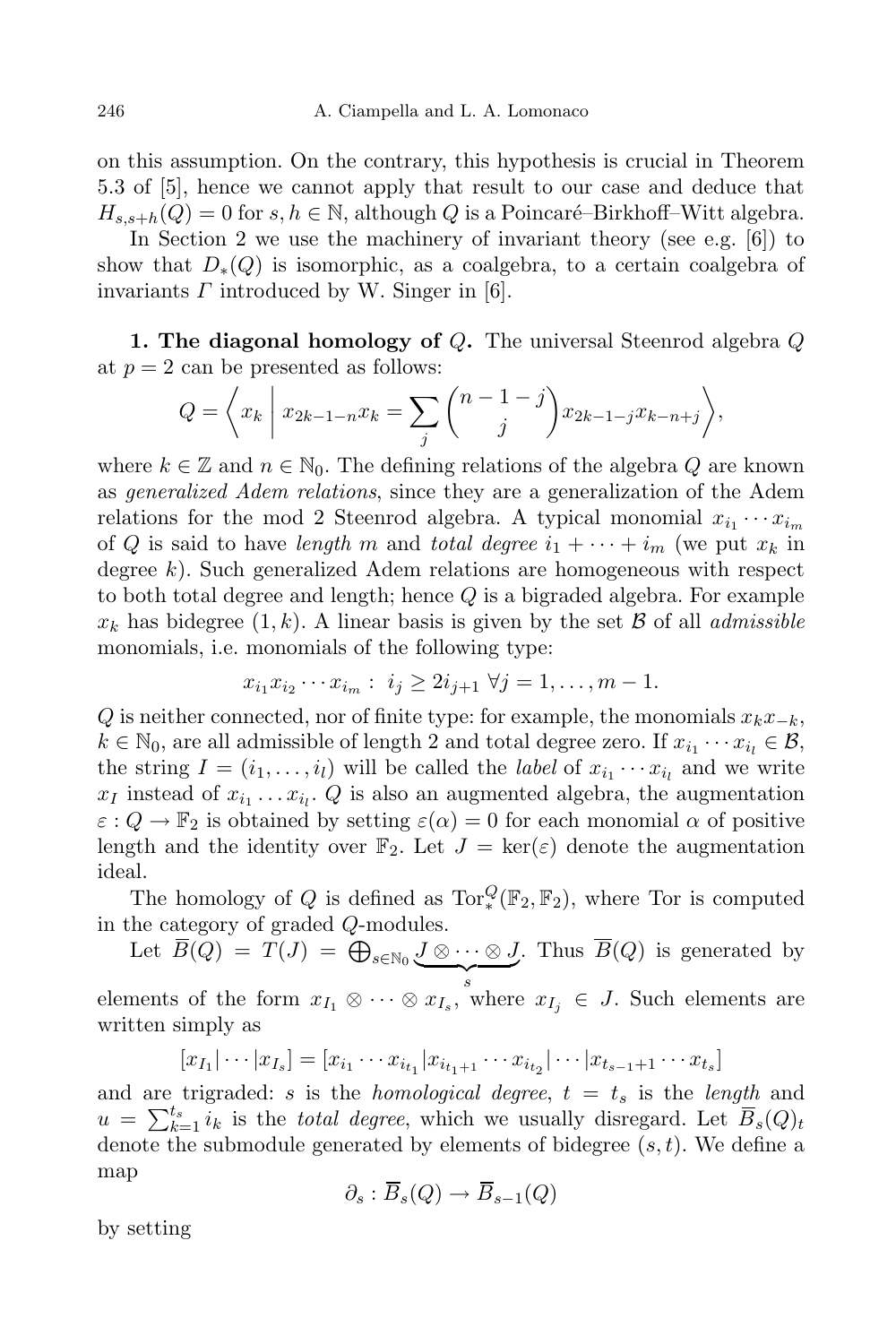*Homological computations in the Steenrod algebra* 247

$$
\partial_s([x_{I_1}|\cdots|x_{I_s}])=\sum_{j=1}^{s-1}[x_{I_1}|\cdots|x_{I_j}x_{I_{j+1}}|\cdots x_{I_s}],
$$

which is a differential for  $\overline{B}(Q)$ . The chain complex  $(\overline{B}(Q), \partial)$  is known as the *reduced bar construction*, and from homological algebra we know that it computes the homology of *Q*, i.e.  $H(Q) = \text{Tor}^Q(\mathbb{F}_2, \mathbb{F}_2)$  is the homology of  $(\overline{B}(Q), \partial)$ . We set  $D_k(Q) = H_{k,k}(Q)$ . The direct sum  $D_*(Q) = \bigoplus_{k \geq 0} D_k(Q)$ is the *diagonal* homology of *Q*. In order to compute  $D_*(Q)$ , we notice that

$$
D_k(Q) = H_{k,k}(Q)
$$
  
= 
$$
\frac{\ker[\partial_k : \overline{B}_k(Q)_k \to \overline{B}_{k-1}(Q)_k]}{\operatorname{im}[\partial_{k+1} : \overline{B}_{k+1}(Q)_k \to \overline{B}_k(Q)_k]}
$$
  
= 
$$
\ker[\partial_k : \overline{B}_k(Q)_k \to \overline{B}_{k-1}(Q)_k]
$$

since there exist no non-zero  $(k+1)$ -chains of length  $k$  (a  $(k+1)$ -chain has length at least  $k+1$ ). Hence, each element of  $D_k(Q)$  is uniquely represented by a cycle of  $\overline{B}_k(Q)_k$  of the form  $\sum_I f_I[x_{i_1}|\cdots|x_{i_k}],$  where  $I=(i_1,\ldots,i_k)$ and  $x_{i_j} \in J$ . Observe that  $D_0(Q) = \mathbb{F}_2$  and  $D_1(Q)$  is the  $\mathbb{F}_2$ -vector space with  $\{[x_k] \mid k \in \mathbb{Z}\}$  as a basis, because  $\overline{B}_0(Q) = \mathbb{F}_2$  and  $\partial : \overline{B}_1(Q) = J \to \overline{B}_0(Q)$ is the zero homomorphism. In the following statement we describe the groups  $D_m(Q) = \ker \partial_m$  in terms of cycles.

THEOREM 1. Let  $x = \sum_{I \in \mathcal{C}} f_I[x_{i_1} | \cdots | x_{i_m}] \in \overline{B}_m(Q)_m$ , where C is a *suitable set of labels. Then*  $\overline{x}$  *is*  $\overline{a}$  *cycle if and only if for each*  $j$  (1  $\leq$  *j*  $\leq m-1$ ) and each  $(k_1, \ldots, k_{j-1}) \in \mathbb{Z}^{j-1}$ ,  $(k_{j+2}, \ldots, k_m) \in \mathbb{Z}^{m-j-1}$ , the *following condition holds*:

$$
\sum_{I} f_I x_{i_j} x_{i_{j+1}} = 0,
$$

where the summation runs over all  $I \in \mathcal{C}$  such that  $(i_1, \ldots, i_{j-1}) = (k_1, \ldots, k_j)$  $\dots, k_{j-1}$  and  $(i_{j+2}, \dots, i_m) = (k_{j+2}, \dots, k_m)$ .

*Proof.* Let us compute *∂x*:

$$
\partial x = \sum_{I} \sum_{j=1}^{m-1} f_I[x_{i_1} | \cdots | x_{i_j} x_{i_{j+1}} | \cdots | x_{i_m}],
$$

where  $[x_{i_1}|\cdots|x_{i_j}x_{i_{j+1}}|\cdots|x_{i_m}]\in B_{m-1}(Q)_m$ . Hence  $\partial x=0$  if and only if for each  $j$   $(1 \leq j \leq m-1)$  and each  $(k_1, \ldots, k_{j-1}) \in \mathbb{Z}^{j-1}$ , we have

$$
\sum_{I} f_I[x_{i_1}|\cdots|x_{i_j}x_{i_{j+1}}|\cdots|x_{i_m}] = 0,
$$

where the summation is taken over all *I* such that  $(i_1, \ldots, i_{i-1}) = (k_1, \ldots, k_i)$  $\dots, k_{j-1}$  and  $(i_{j+2}, \dots, i_m) = (k_{j+2}, \dots, k_m)$ . But this is equivalent to  $I f_I x_{i_j} x_{i_{j+1}} = 0$ , summed over the same values of *I*.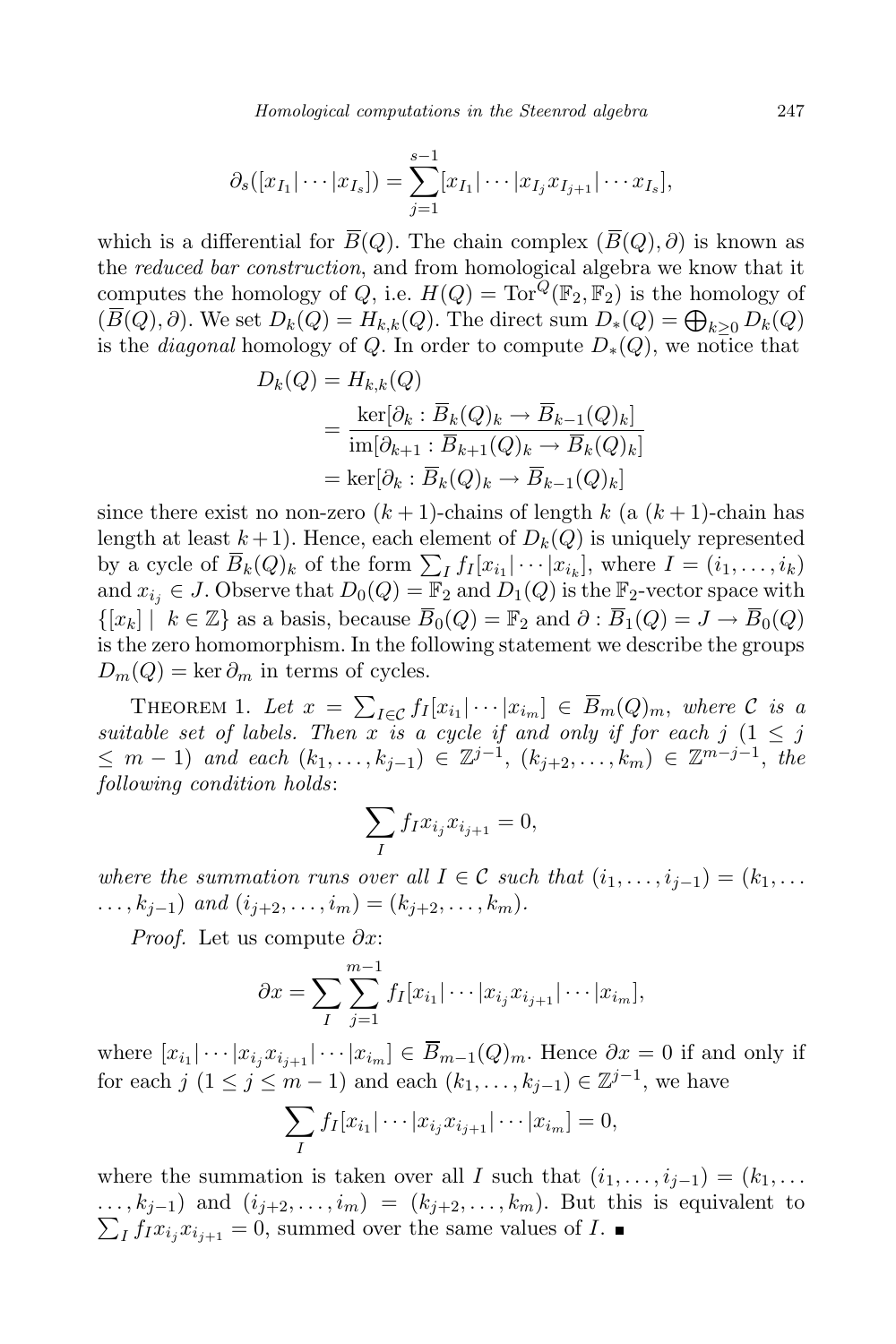COROLLARY 2. *Suppose that*  $x = \sum_{I \in \mathcal{C}} f_I[x_{i_1} | \cdots | x_{i_m}]$  *is a cycle of*  $\overline{B}_m(Q)_m$ . For each  $K = (k_1, \ldots, k_q) \in \mathbb{Z}^q$  and  $K' = (k_{q+1}, \ldots, k_m) \in \mathbb{Z}^{m-q}$ , *let*

$$
x_K = \sum_I f_I[x_{i_{q+1}}| \cdots | x_{i_m}],
$$

*where the summation runs over the labels*  $I \in \mathcal{C}$  *such that*  $i_1 = k_1, \ldots,$  $i_q = k_q$ , *and* 

$$
x_{K'} = \sum_{I} f_I[x_{i_1}|\cdots|x_{i_q}],
$$

*where the summation runs over the labels*  $I \in \mathcal{C}$  *such that*  $i_{q+1} = k_{q+1}, \ldots$  $i_m = k_m$ . Then  $x_K$  is a cycle of  $\overline{B}_{m-q}(Q)_{m-q}$  and  $x_{K'}$  is a cycle of  $\overline{B}_q(Q)_q$ .

*Proof.* We have

$$
\partial x_{K'} = \sum_{j=1}^{q-1} \sum_{(i_{q+1},...,i_m)=K'} f_I[x_{i_1}|\cdots|x_{i_j}x_{i_{j+1}}|\cdots|x_{i_q}]
$$
  
= 
$$
\sum_{j=1}^{q-1} \sum [x_{l_1}|\cdots|x_{l_{j-1}}|\sum_I f_I x_{i_j}x_{i_{j+1}}|x_{l_{j+2}}|\cdots|x_{l_q}],
$$

where the second summation is over all  $(l_1, \ldots, l_{j-1}) \in \mathbb{Z}^{j-1}$ ,  $(l_{j+1}, \ldots, l_q)$ *∈* Z *<sup>q</sup>−<sup>j</sup>* and the innermost summation is over all *I* such that

$$
(i_1, \ldots, i_{j-1}) = (l_1, \ldots, l_{j-1}),
$$
  

$$
(i_{j+2}, \ldots, i_q, i_{q+1}, \ldots, i_m) = (l_{j+2}, \ldots, l_q, k_{q+1}, \ldots, k_m).
$$

Since  $\partial x = 0$ , Theorem 1 implies that each of the summations over *I* is zero. Hence  $\partial x_{K'} = 0$ . A similar argument shows  $\partial x_K = 0$ . This completes the proof.

Example 1. Set

$$
R_{k,n} = x_{2k-1-n}x_k + \sum_j \binom{n-1-j}{j} x_{2k-1-j}x_{k-n+j};
$$

then  ${R_{k,n}}_{k \in \mathbb{Z}, n \in \mathbb{N}_0}$  is a (linear)  $\mathbb{F}_2$ -basis of  $D_2(Q)$ .

EXAMPLE 2. The chain  $z = [x_3|x_3|x_2] + [x_5|x_1|x_2] + [x_5|x_3|x_0]$  is a cycle of  $B_3(Q)_3$  since  $x_3x_2 = 0$ ,  $x_1x_2 = x_3x_0$ ,  $x_3x_3 = x_5x_1$ ,  $x_5x_3 = 0$ . More generally, for each  $h \in \mathbb{Z}$ ,

$$
z(h) = [x_{4h-5}|x_{2h-1}|x_h] + [x_{4h-3}|x_{2h-3}|x_h] + [x_{4h-3}|x_{2h-1}|x_{h-2}]
$$

is a cycle of  $\overline{B}_3(Q)_3$ , as  $x_{2k-1}x_k = 0$ ,  $x_{2k-2}x_k = x_{2k-1}x_{k-1}$ ,  $x_{2k-3}x_k =$  $x_{2k-1}x_{k-2}$ . Another example is  $z' = [x_{4h-3}]x_{2h-1}|x_h$ , since  $4h-3 =$  $2(2h-1)-1$ . More generally, for a fixed  $k \in \mathbb{N}_0$  and for each  $m \in \mathbb{Z}$ ,

$$
z'(m) = [x_{2^k(m-1)+1} | x_{2^{k-1}(m-1)+1} | \cdots | x_{2(m-1)+1} | x_m]
$$

is a cycle of  $\overline{B}_{k+1}(Q)_{k+1}$ .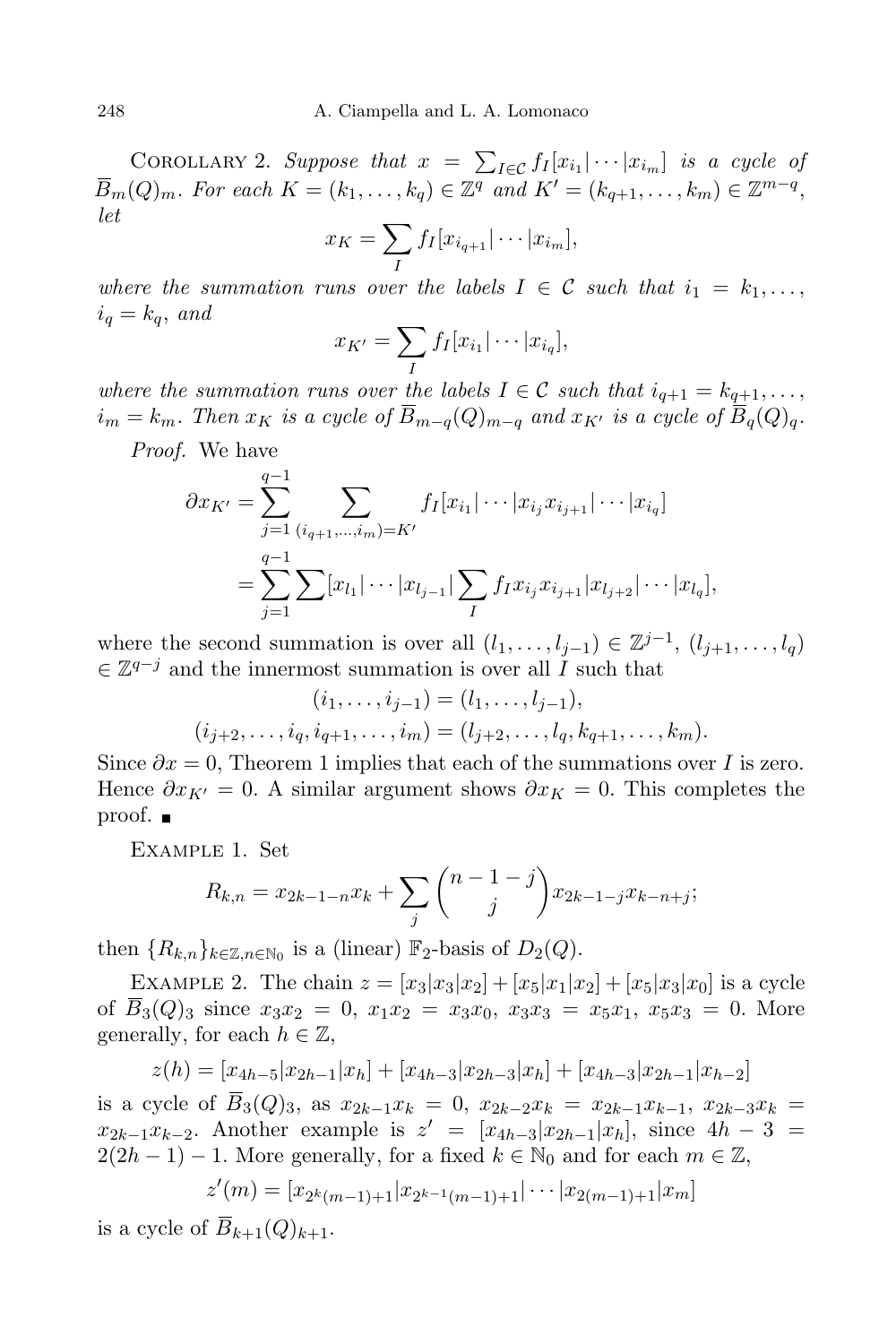EXAMPLE 3. Using the relations  $x_7x_5 = x_9x_3$  and  $x_6x_6 = x_{11}x_1 +$  $x_{10}x_2 + x_9x_3$ , we can exhibit the following cycle in  $\overline{B}_4(Q)_4$ :

 $z'' = [x_7|x_5|x_3|x_2] + [x_9|x_3|x_3|x_2] + [x_9|x_5|x_1|x_2] + [x_9|x_5|x_3|x_0].$ 

Corollary 2 allows us to endow the diagonal homology of *Q* with a coalgebra structure described in the following statement.

THEOREM 3. For each non-negative integer m, let  $\psi_m$  be the map

$$
\psi_m : D_m(Q) \to \bigoplus_{p+q=m} (D_p(Q) \otimes D_q(Q)),
$$
  

$$
x = \sum_I f_I[x_{i_1}|x_{i_2}|\cdots|x_{i_m}] \to x \otimes 1 + 1 \otimes x + \sum x' \otimes x'',
$$

*where the cycles*  $x'$  *and*  $x''$  *are obtained by splitting all the summands of x and suitably grouping the common terms. Then the sequence*  $\{\psi_m\}_{m\in\mathbb{N}_0}$ *defines a coproduct in*  $D_*(Q)$ *.* 

In other words, the coalgebra structure of  $D_{*}(Q)$  is the obvious one.

EXAMPLE 4. If *x* is the cycle in  $\overline{B}_4(Q)_4$  of Example 3, then

$$
\psi(x) = [x_7] \otimes [x_5|x_3|x_2] + [x_9] \otimes ([x_3|x_3|x_2] + [x_5|x_1|x_2] + [x_5|x_3|x_0])
$$
  
+ ([x\_7|x\_5|x\_3] + [x\_9|x\_3|x\_3] + [x\_9|x\_5|x\_1]) \otimes [x\_2]  
+ [x\_9|x\_5|x\_3] \otimes [x\_0] + ([x\_7|x\_5] + [x\_9|x\_3]) \otimes [x\_3|x\_2]  
+ [x\_9|x\_5] \otimes ([x\_1|x\_2] + [x\_3|x\_0]).

It is quite obvious that the groups of the form  $H_{s,t}(Q)$ , with  $s > t$ , all vanish, while it is still unclear what happens when *s < t*. But at least we know that  $H_{1,2}(Q) = 0$ , since each cycle of the form

$$
\sum_{(i_1,i_2)\in\mathcal{D}} f_{(i_1,i_2)}[x_{i_1}x_{i_2}] \in \overline{B}_1(Q)_2
$$

(where  $\mathcal D$  is a suitable set of indices) is the boundary of the chain

$$
\sum_{(i_1,i_2)\in\mathcal{D}} f_{(i_1,i_2)}[x_{i_1}|x_{i_2}] \in \overline{B}_2(Q)_2.
$$

**2. Invariant theory.** For each  $n \geq 1$ , let  $P_n = \mathbb{F}_2[t_1, \ldots, t_n]$  be the polynomial ring in *n* indeterminates, which are assigned degree 1, and let  $Q_{n,0}$  be its Euler class, that is, the product of all the elements of degree 1 in  $P_n$ . There is a standard action of the general linear group  $GL_n(\mathbb{F}_2)$  and its upper triangular subgroup  $T_n$  on  $P_n$ , and we consider the following rings of invariants:

$$
P_n^{T_n} = \mathbb{F}_2[V_1, \dots, V_n], \quad P_n^{\text{GL}_n} = \mathbb{F}_2[Q_{n,0}, Q_{n,1}, \dots, Q_{n,n-1}]
$$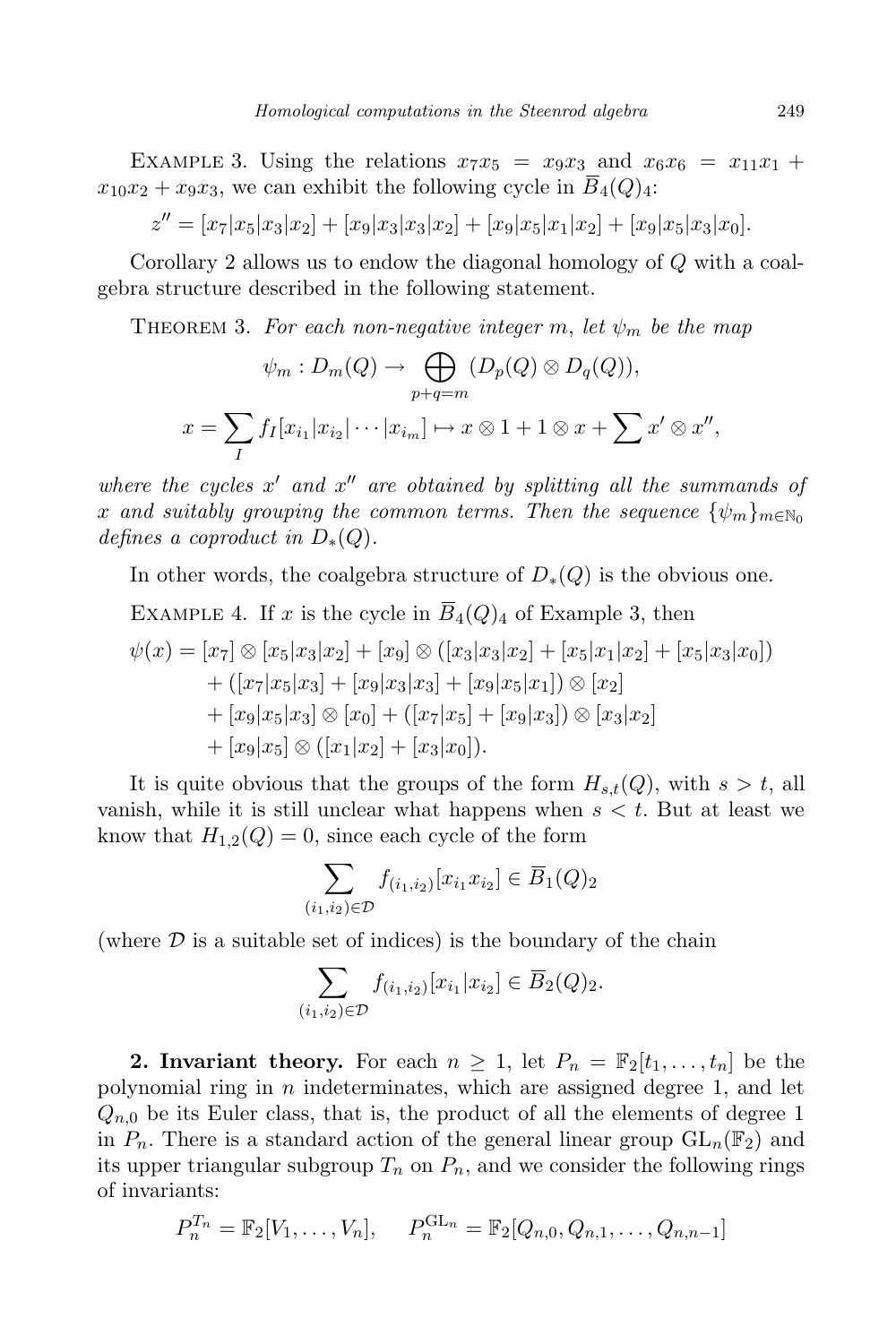and their localizations  $\Delta_n$  and  $\Gamma_n$  obtained by formally inverting the Euler class,

$$
\Delta_n = P_n^{T_n}[Q_{n,0}^{-1}] = \mathbb{F}_2[V_1^{\pm 1}, \dots, V_n^{\pm 1}],
$$
  
\n
$$
\Gamma_n = P_n^{\text{GL}_n}[Q_{n,0}^{-1}] = \mathbb{F}_2[Q_{n,0}^{\pm 1}, Q_{n,1}, \dots, Q_{n,n-1}].
$$

Here we follow the notation of [6] and, as in [6], we set

$$
\Delta = \bigoplus_{n \geq 0} \Delta_n, \quad \Gamma = \bigoplus_{n \geq 0} \Gamma_n,
$$

where  $\Delta_0 = \Gamma_0 = \mathbb{F}_2$ . As shown in [6],  $\Delta$  is a coalgebra with comultiplication  $\psi: \Delta \to \Delta \otimes \Delta$  induced by the maps

$$
\psi_{p,q}: \Delta_{p+q} \to \Delta_p \otimes \Delta_q \quad (p,q \in \mathbb{N}_0)
$$

defined by setting

$$
\psi_{p,q}(v_1^{i_1}\cdots v_{p+q}^{i_{p+q}}) = v_1^{i_1}\cdots v_p^{i_p} \otimes v_1^{i_{p+1}}\cdots v_q^{i_{p+q}}
$$

and *Γ* is a subcoalgebra of  $\Delta$ . As an example, if we set  $n = p + q$ , we have

$$
\psi_{p,q}(Q_{n,s})=\sum_{j\geq 0}Q_{p,0}^{2^q-2^j}Q_{p,s-j}^{2^j}\otimes Q_{q,j}.
$$

We now borrow some ideas from N. H. V. Hung ([2]) and apply them to  $Q$ . Let us consider the  $\mathbb{F}_2$ -linear maps

$$
\pi_{m,q}: \Delta_m \to \overline{B}_{m-1}(Q)_m \quad (m \ge 2, q = 1, \ldots, m-1)
$$

defined by setting

$$
\pi_{m,q}(v_1^{i_1}\cdots v_m^{i_m}) = [x_{i_1+1}|\cdots|x_{i_{q-1}+1}|x_{i_{q}+1}x_{i_{q+1}+1}|\cdots|x_{i_m+1}].
$$

We remark that, in particular, ker  $\pi_{2,1} = \Gamma_2$ . In fact, as shown in [3] (though in a slightly different context), the elements of *Γ*<sup>2</sup> correspond to the generalized Adem relations under the map  $\pi_{2,1}$ . For example

$$
\pi_{2,1}(Q_{2,0}^n) = \pi_{2,1}(v_1^{2n}v_2^n) = x_{2n+1}x_{n+1} = 0,
$$
  

$$
\pi_{2,1}(Q_{2,1}) = \pi_{2,1}(v_1^2 + v_1v_2) = x_3x_1 + x_2x_2 = 0.
$$

LEMMA 4. *For any*  $m \geq 2$  *and*  $q = 1, \ldots, m - 1$ , *we have* 

 $\ker \pi_{m,q} = \Delta_{q-1} \otimes \Gamma_2 \otimes \Delta_{m-q-1}.$ 

*Proof.* We consider the map

 $f = (\psi_{q-1,2} \otimes 1) \circ \psi_{q+1,m-q-1} : \Delta_m \to \Delta_{q-1} \otimes \Delta_2 \otimes \Delta_{m-q-1}$ and define, for each  $t \in \mathbb{N}$ ,

$$
\alpha_t: \Delta_t \to \overline{B}_t(Q)_t, \quad v_1^{i_1} \cdots v_t^{i_t} \mapsto [x_{i_1+1}|\cdots|x_{i_t+1}].
$$

Clearly

$$
\pi_{m,q}=(\alpha_{q-1}\otimes\pi_{2,1}\otimes\alpha_{m-q-1})\circ f,
$$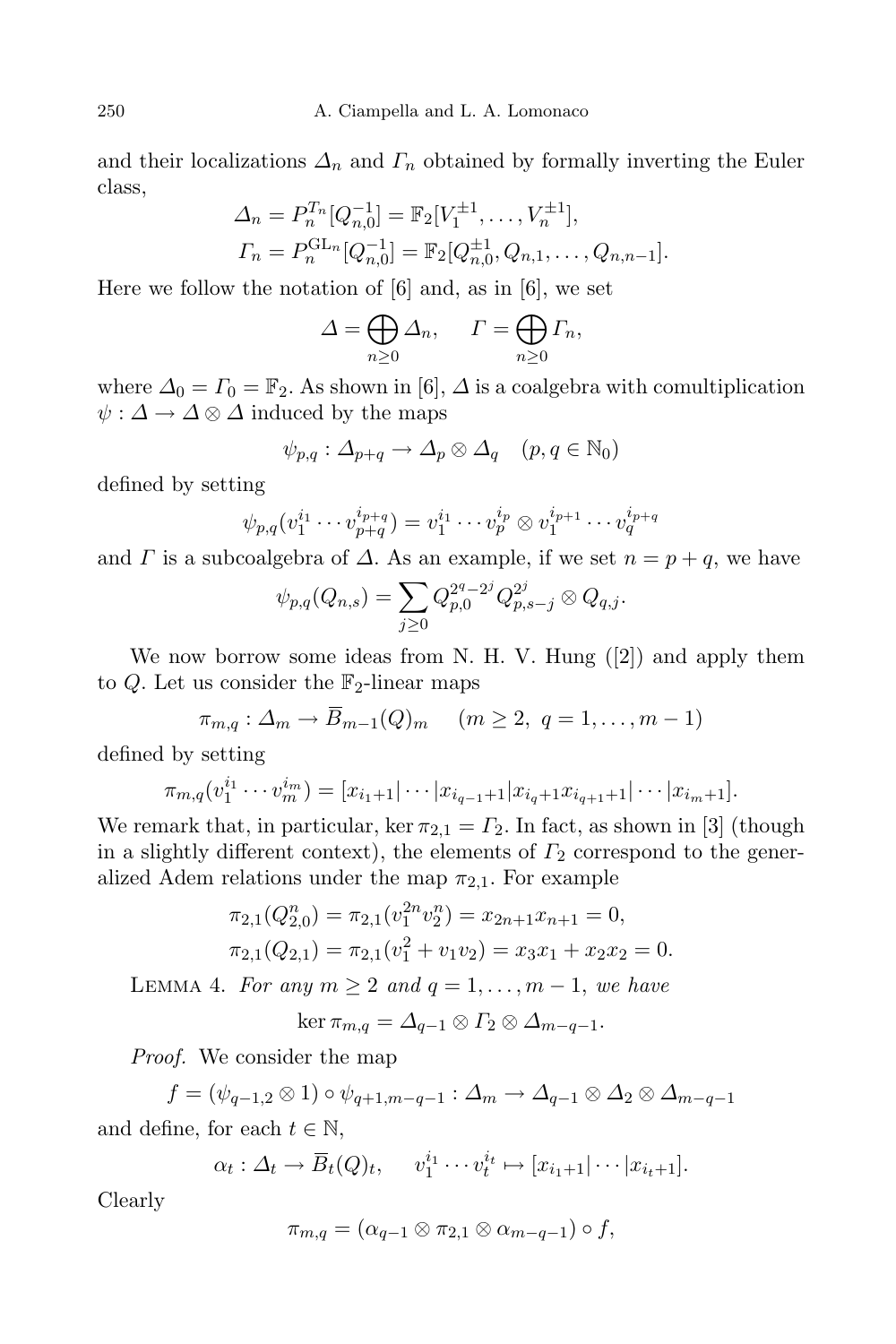and the maps  $f$ ,  $\alpha_t$  are both linear  $\mathbb{F}_2$ -isomorphisms. The result now fol- $\log_{10}$ 

PROPOSITION 5. For each  $m \geq 2$ , we have

$$
\bigcap_{q=1}^{m-1} \ker \pi_{m,q} = \varGamma_m.
$$

*Proof.* We simply use the fact that  $GL_m(\mathbb{F}_2)$  is generated by all the matrices of the form

$$
B = \begin{pmatrix} I_{q-1} & O & O \\ O & A & O \\ O & O & I_{m-q-1} \end{pmatrix},
$$

where  $A \in GL_2(\mathbb{F}_2)$ . Thus

$$
\varGamma_m = \bigcap_{q=1}^{m-1} \varDelta_{q-1} \otimes \varGamma_2 \otimes \varDelta_{m-q-1} = \bigcap_{q=1}^{m-1} \ker \pi_{m,q}
$$

as claimed.

We now look at the commutative diagram



where  $\beta_m$  and  $\partial_{m,q}$  are defined by setting

$$
\beta_m[x_{j_1}|\cdots|x_{j_m}] = v_1^{j_1-1}\cdots v_m^{j_m-1}
$$

and

$$
\partial_{m,q}[x_{j_1}|\cdots|x_{j_m}]=[x_{j_1}|\cdots|x_{j_q}x_{j_{q+1}}|\cdots|x_{j_m}].
$$

We remark that the  $\beta_m$ 's induce a map of coalgebras

$$
\beta:\bigoplus_m \overline{B}_m(Q)_m\to \Delta.
$$

Clearly each  $\beta_m$  is a linear isomorphism. We are now ready to state and prove the following result.

**THEOREM** 6. The diagonal homology  $D_*(Q)$  of the algebra  $Q$  and the *subcoalgebra*  $\Gamma$  *of*  $\Delta$  *are isomorphic as coalgebras.* 

*Proof.* We have already pointed out that a chain  $x \in B_m(Q)_m$  is a cycle (i.e. the unique representative of an element in  $D_m(Q)$ ) if and only if  $\partial_{m,q}(x) = 0$  for each *q*, i.e. if and only if  $\pi_{m,q}\beta_m(x) = 0$  for each *q*, i.e. if and only if  $\beta_m(x) \in \Gamma_m$ . Therefore  $\beta_m$  induces, by restriction, an isomorphism